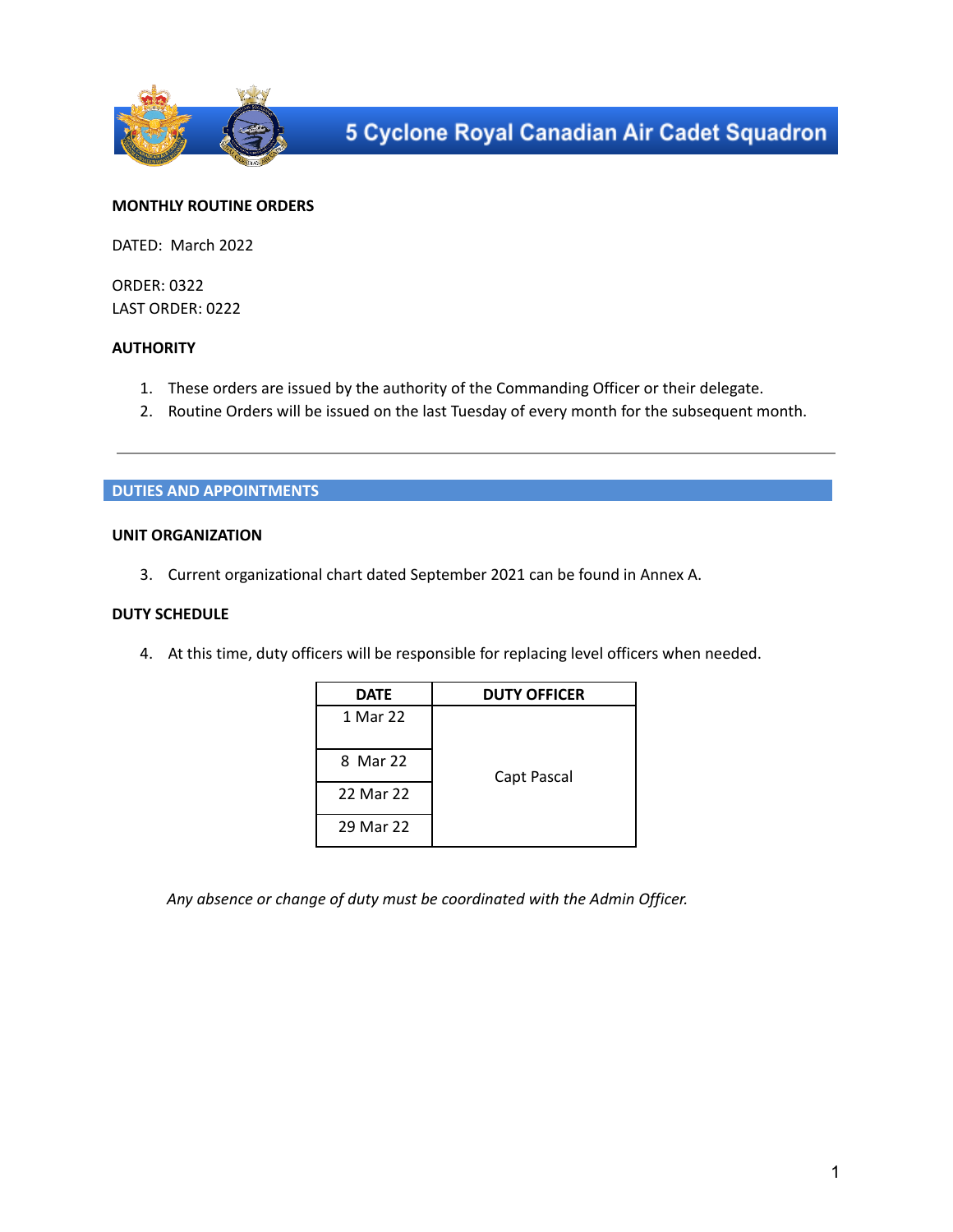## **TAKEN ON STRENGTH (TOS)**

5. There were no cadets Taken on Strength (TOS) in February.

*Current strength of the squadron stands at 52 cadets*

## **STRUCK OFF STRENGTH (SOS)**

6. The following cadets have been Struck Off Strength (SOS):

| <b>Last Name</b> | <b>First Initial</b> |
|------------------|----------------------|
| Bierman          |                      |
| Doucette         | М                    |

# **PROMOTIONS**

- 7. There were no officer promotions in February.
- 8. The following cadets were promoted in February.

| <b>Last Name</b> | <b>First Initial</b> | <b>Rank</b> |
|------------------|----------------------|-------------|
| Bakana           |                      | LAC         |
| Gareau           |                      | LAC         |
| Gauthier         |                      | LAC         |
| Stackhouse       |                      | ۱ A C       |

# **APPOINTMENTS**

9. The following senior cadets have been appointed (secondary appointments in *Italics*).

| Rank            | <b>Last Name</b>   | <b>Position</b>                 |
|-----------------|--------------------|---------------------------------|
| WO <sub>2</sub> | Young              | Deputy Cadet Commander          |
| WO <sub>2</sub> | MacDonald          | <b>Squadron Warrant Officer</b> |
| WO <sub>2</sub> | Yakabuski          | Flight 1 Commander              |
| FSgt            | Montreuil          | Flight 1 2IC                    |
| WO <sub>2</sub> | Lemay              | Flight 2 Commander              |
| FSgt            | Walsh              | Flight 2 2IC                    |
| FSgt            | Pershick           | <b>Training NCM</b>             |
| FSgt            | <b>Desrochers</b>  | Level 1 NCM                     |
| FSgt            | Prévost            | Level 2 NCM                     |
| FSgt            | Choinière-Bélanger | Level 3 NCM                     |
| FSgt            | Weiher             | Level 4 NCM                     |
| WO <sub>2</sub> | Yakabuski          | <b>Drill Team Commander</b>     |
| WO <sub>1</sub> | Nadeau             | Drill Team 2IC                  |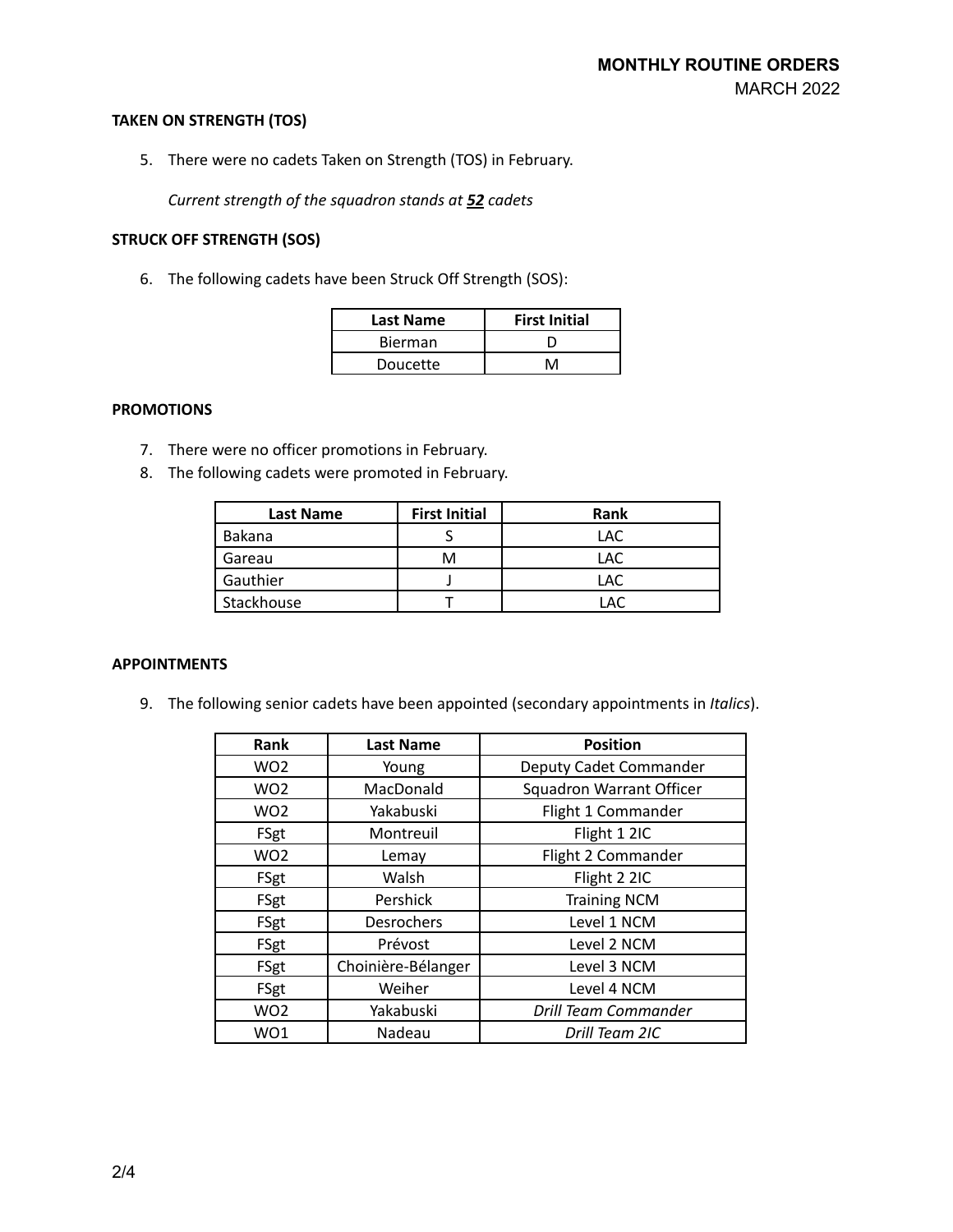#### **ROUTINE ITEMS**

#### **UPCOMING EVENTS**

10. The calendar of events is located at: <https://www.5cycloneaircadets.ca/calendar.html>

#### **TEAM ACTIVITIES**

- 11. The Squadron Teams will practice as follows:
	- a. **Effective Speaking:** Mondays, 1830-2000hrs **online;**
	- b. **Ground School:** Wednesday, 1830-2000hrs **online;**
	- c. **Drill Team:** Thursdays, 1900-2100hrs at Russell High School**;**
	- d. **Biathlon:** Saturdays, skiing 1100-1300hrs, shooting 1500-1600hrs;
	- e. **Marksmanship:** Saturdays, 1500-1800hrs at Paul-Émile Lévesque Centre ;
	- f. **Band (Pipes and Drums):** Write to [5aviation@cadets.gc.ca](mailto:5aviation@cadets.gc.ca) to register; and
	- g. **Scheduling Changes:** Consult the weekly announcements for any changes to the current schedule and vaccination requirements for each training location.

### **FORECASTED ACTIVITIES**

12. The following activities are upcoming:

| Date             | <b>Activity</b>           |
|------------------|---------------------------|
| <b>POSTPONED</b> | <b>First Aid Training</b> |

### **TUESDAY TRAINING NIGHT SCHEDULE**

13. Refer to <https://www.5cycloneaircadets.ca/training-schedule.html>

### **SALUTING ZONES**

14. Inside the Russell Arena Community Centre (RACC) and St. Thomas Aquinas Catholic High School (STACHS) , there are no saluting zones. Headdress will be removed inside the RACC and STACHS.

### **DRESS**

- 15. As per A-CR-CCO-100/AG-001, Cadet and Junior Canadian Rangers Dress Instructions, order of dress for the cadets will be C5.
- 16. As per CAF Dress Instructions, dress of the day for CAF members will be CADPAT.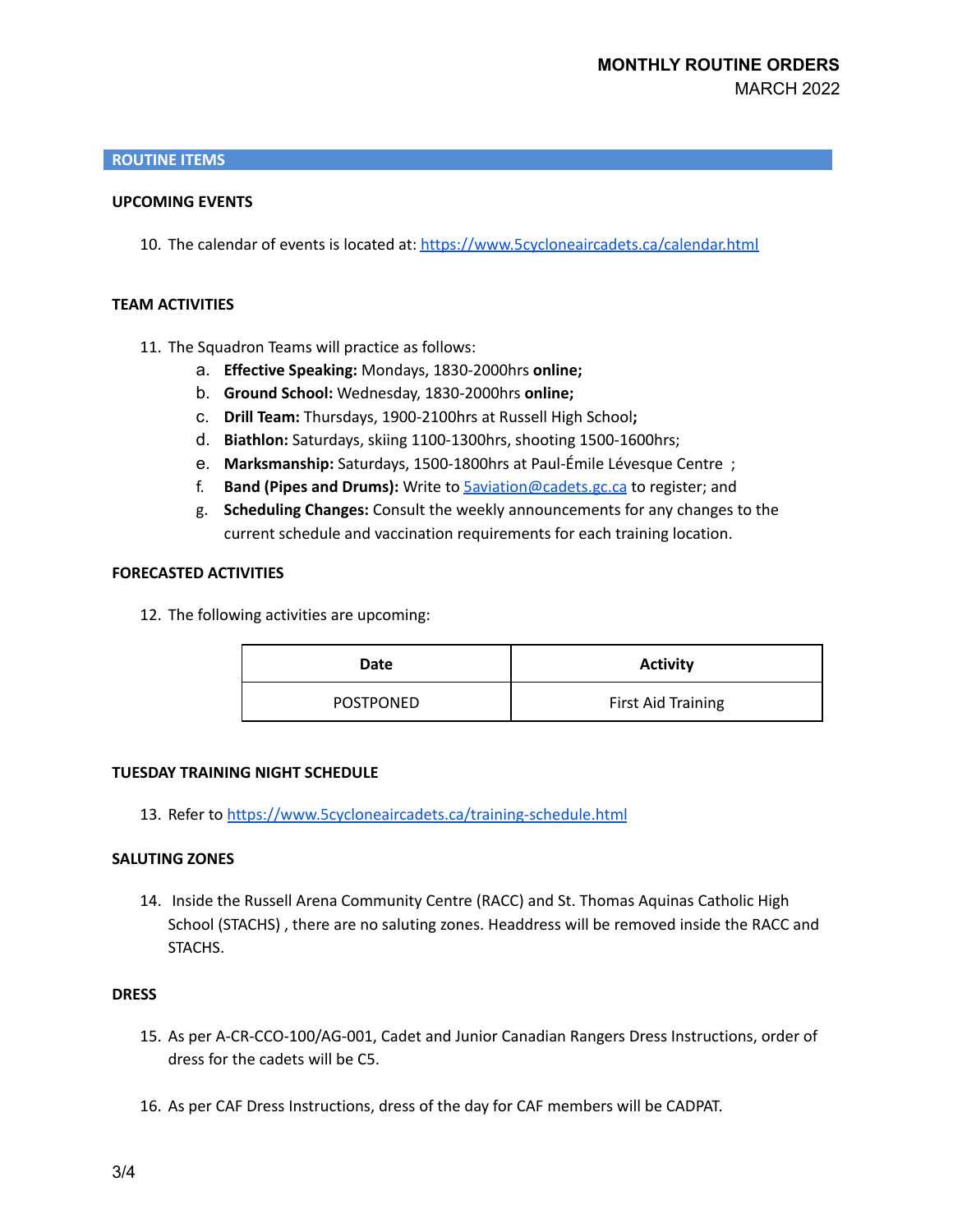17. For information regarding orders of dress, visit: <https://www.5cycloneaircadets.ca/orders-of-dress.html>

# **ANNOUNCEMENTS AND NOTICES**

# **ROUTINE ORDERS**

- 18. A reminder that Routine Orders (ROs) are supplementary orders issued by the Commanding Officer to keep all unit personnel current with directives and information. ROs will contain new information monthly, thus all unit personnel shall read and be knowledgeable with each new RO issued.
- 19. Weekly Announcements can be found online at <https://www.5cycloneaircadets.ca/weekly-announcements>
- 20. Any questions related to points seen in these ROs can be addressed appropriately through the chain of command.

*// Original signed //*

**Christine Martel** Captain Commanding Officer

Annexes

Annex A - 5 Sqn Organisation Chart - Senior Cadets

Annex B - 5 Sqn Organisation Chart - Staff

Distribution List

Action Duty Officer

Info **Staff** Cadets (via website) Parents (via website) Sponsoring Committee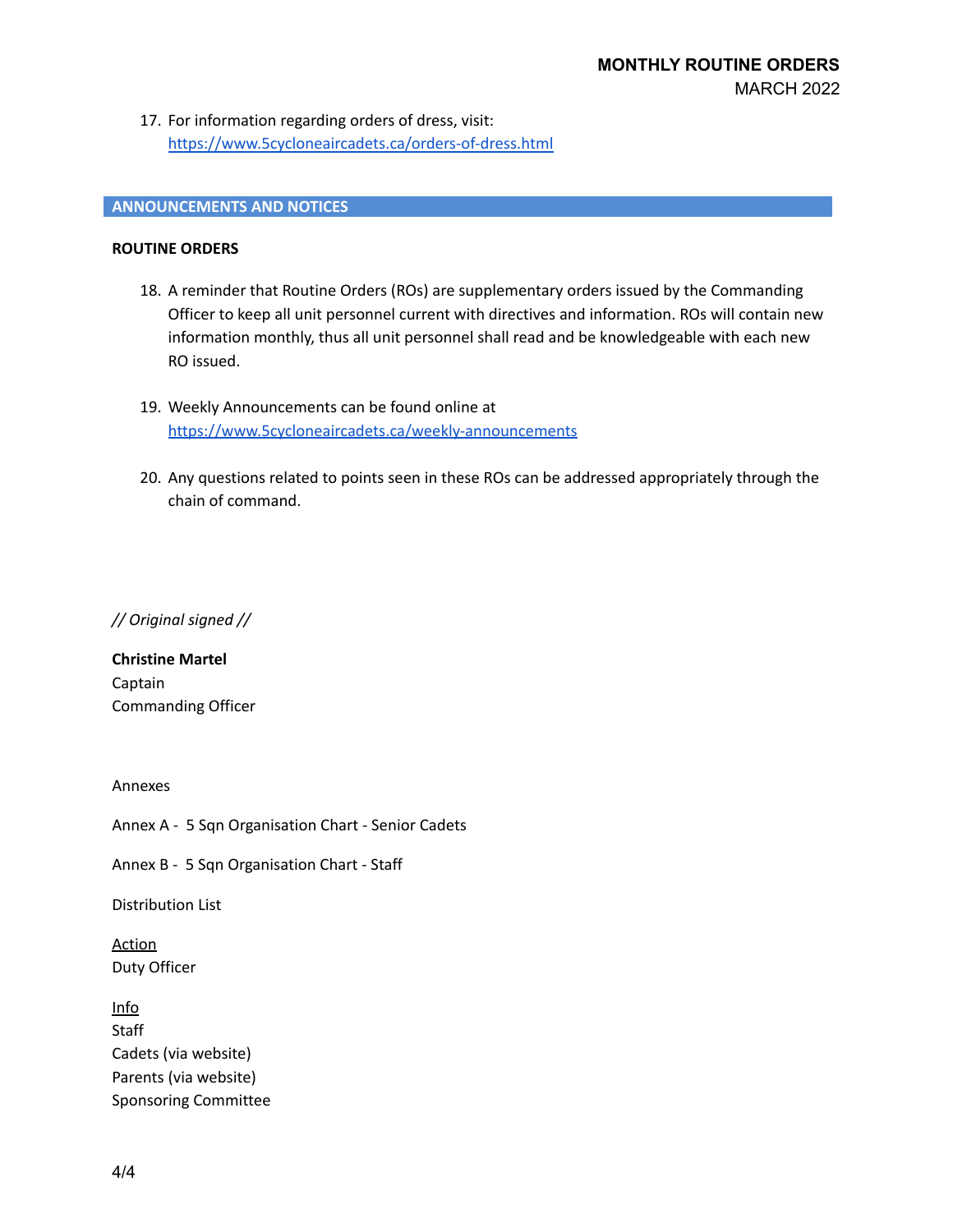**Annex A** 



31 Jan 22